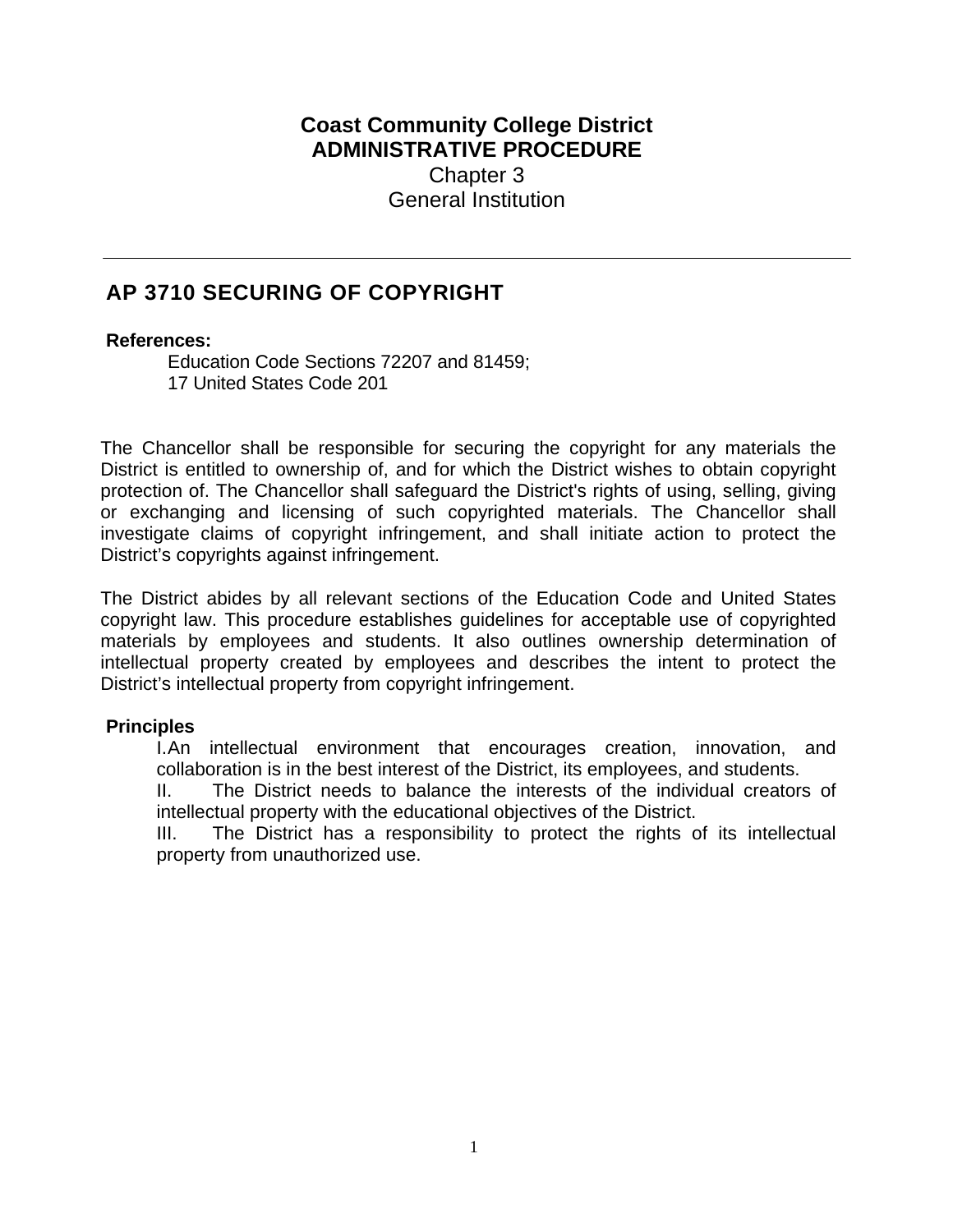IV. Individual circumstances and the uniqueness of each situation may require a variety of approaches to intellectual property questions.

## **Elements**

V. Employees and students of the District may not duplicate or distribute copyright-protected property using District technology or equipment without written permission from the copyright owner, except as allowed under the principles of "fair use". Materials describing "fair use" are posted on the District Risk Services website for reference.

VI. Works in the public domain are excepted from the restrictions set forth in United States Copyright Act. Generally speaking, copyright protection also is not available for: (a) any work of the United States Government (but the United States Government is not precluded from receiving and holding copyrights transferred to it by assignment, bequest, or otherwise); (b) works first published prior to 1923; (c) works not fixed in a tangible form of expression; (d) ideas, facts and recipes (however, the manner in which an author expresses these in a tangible form *is*  entitled to copyright protection); and (e) certain permitted uses, including those that qualify as non-infringing "fair use" under 17 U.S.C. § 107. Employees who willfully violate the copyright law do so at their **own risk** and if legal action is commenced by the holder of the copyright, the employee will **not** be defended or indemnified by the District. In addition, the employee may be required to remunerate the District in the event of a loss resulting from litigation. Willful infringement of copyrights may result in disciplinary action.

VII. Subject to the provisions of Article VI, Intellectual Property Rights of the Collective Bargaining Agreement between the District and CCA and provisions of Article XXIII Property Rights of the Collective Bargaining Agreement between the District and CFE, in the absence of a specific contract or agreement, intellectual property created for the purpose of teaching courses within the employee's teaching area(s) belongs to the employee and will be used for such purposes without additional compensation to the employee by the District.

VIII. Subject to the provisions of Article VI, Intellectual Property Rights of the Collective Bargaining Agreement between the District and CCA and provisions of Article XXIII Property Rights of the Collective Bargaining Agreement between the District and CFE, intellectual property created by an employee within the confines of his/her employment with the District, and making use of "extraordinary resources" of the District (i.e. beyond the use of office space,